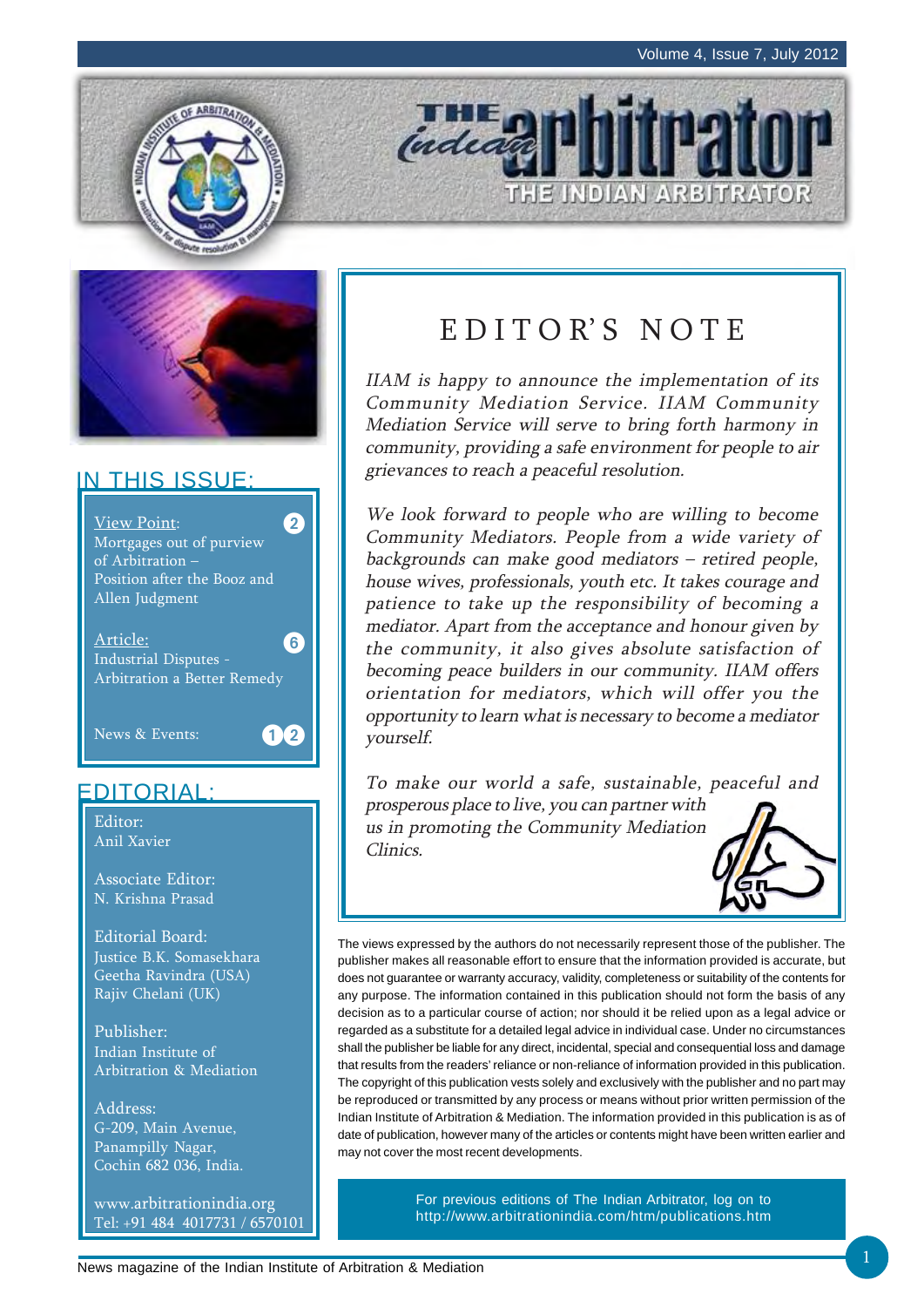

# Mortgages out of purview of Arbitration : ROHAN THACKER Position after the Booz and Allen Judgment

In view of the judgment in "Booz Allen and Hamilton Inc.", by the Supreme Court of India, issues relating to enforcement of mortgage can no longer be brought before an Arbitral Tribunal and could only be dealt with by courts. Thus, financial institutions seeking recourse to arbitration for recovery of loans secured by mortgages would be constrained to limit their claims only to the monetary obligations and obtain a money-decree. The author analyses the judgment. Banks and financial institutions, already constantly daunted by the arduous tasks of recovering their dues from the rising number of unscrupulous and ingenious borrowers once again find themselves at the receiving end of a judgment of the apex court which further restricts their options for recovery.

In a landmark judgment in the case of Booz Allen and Hamilton Inc. Vs. SBI Home Finance Ltd. and Ors<sup>1</sup>, passed by the Supreme Court last year on  $5<sup>th</sup>$  April, 2011, the court, while analysing the scope of Section 8 of the Arbitration and Conciliation Act, 1996 ("the Act"), inter alia, laid down that suits for sale, foreclosure or redemption of mortgaged properties could not be tried by an arbitral tribunal and could only be dealt with by courts. Consequently, banks and financial institutions can no longer solely rely upon arbitration as a mechanism for smooth recovery where the loans are secured by mortgages of immovable properties of the borrower or guarantor.

Most loan agreements entered into by banks and financial institutions with their borrowers provide for reference to arbitration in cases of disputes with a view to procuring faster adjudication of claims and quicker recovery of dues. Such arbitration clauses usually provide for arbitration by a sole arbitrator to be appointed by the lending institution. In case of default, a notice of arbitration is sent by the lender to the borrower referring the claim to arbitration. The sole arbitrator or the arbitral tribunal, as the case may be, adjudicates upon the dispute and passes the award against the defaulting borrower and/or guarantor which is then enforced. The terms of reference to the arbitral tribunals would include questions of security enforcement and interim reliefs against disposal or dealings with the property by the borrower.

This process of recovery has been dealt a death blow, in so far as cases involving mortgage of immovable property are

#### (Footnotes)

1 Reported in AIR 2011 SC 2507, (2011) 5 SCC 532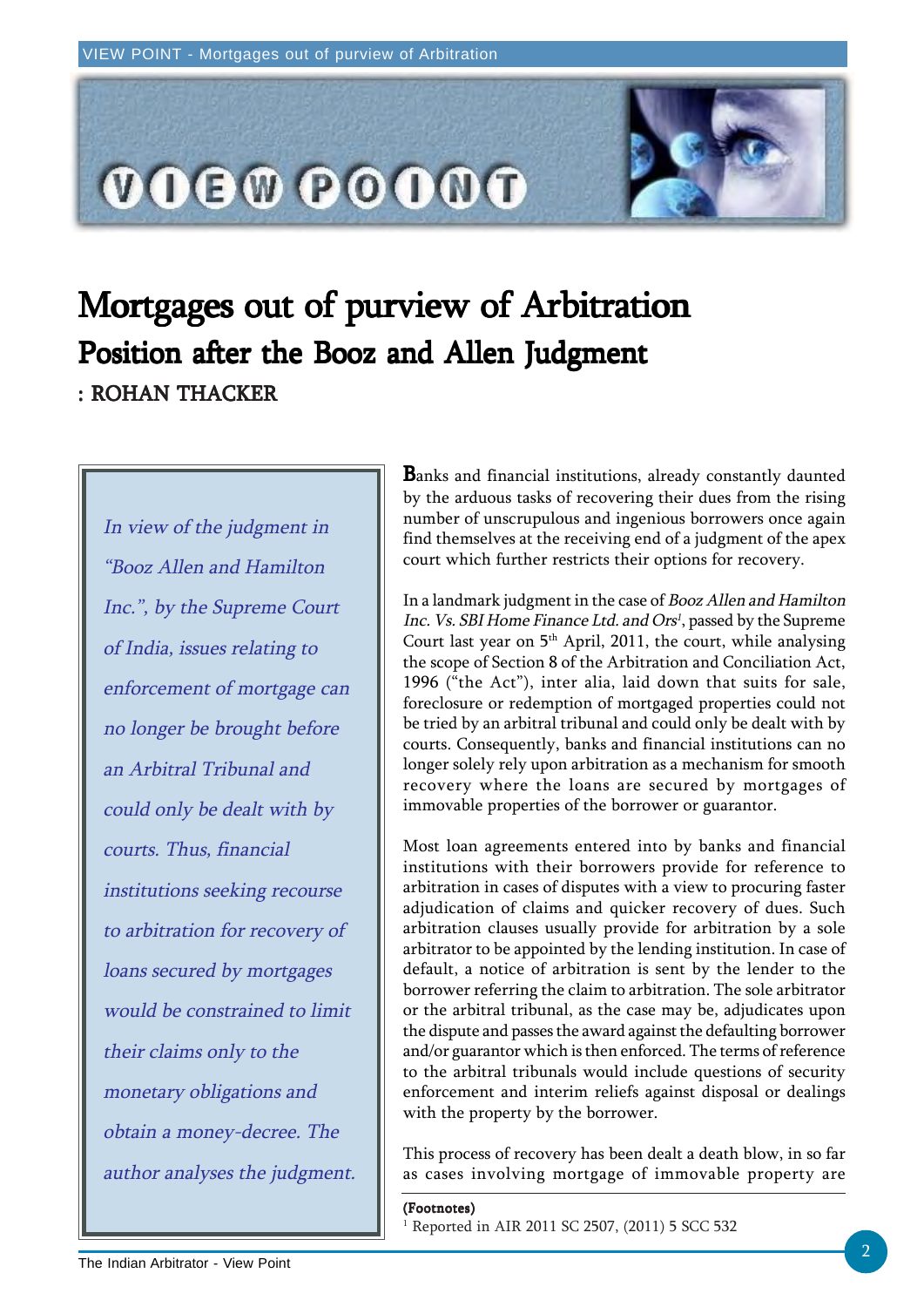

concerned. Non-Banking Financial Institutions ("NBFCs") are more greatly affected by this judgment as compared to banks which enjoy additional modes of recovery under the Recovery of Debts Due to Banks and Financial Institutions Act, 1993 and the Securitisation and Reconstruction of Financial Assets and Enforcement of Security Interest Act, 2002 Act, remedies whereunder are not available to NBFCs.

The judgment in question arose out of an appeal by special leave filed by Booz Allen and Hamilton Inc. ("Appellant") challenging an order dated 07.03.2002 passed by a single judge bench of the Hon'ble Bombay High Court dismissing an application filed by the Appellant under section 8 of the Arbitration and Conciliation Act, 1996 ("the said Act"). The facts of the case were as under:

Capstone Investment Co. Pvt. Ltd. ("Capstone") and Real Value Appliances ("RV Appliances") had mortgaged their respective flat nos. 9A and 9B at Napien Sea Road, Mumbai as security for loans availed by them from SBI Home Finance Ltd. ("SBI") under two loan agreements dated 03.12.1994. Two leave and license agreements dated 05.04.1996 were also entered into by Capstone and RV Appliances with the Appellant thereby permitting the appellant to use their respective flats for the term 01.09.1996 to 31.08.1996. On the same day, a tripartite deposit agreement was entered into among RV Appliances, Capstone, the Appellant and SBI whereby the Appellant paid a refundable security deposit of Rs. 6.4 crores to Capstone and RV Appliances (at the rate of Rs.3.24 crores for each flat). Of the said deposit amount, a sum of Rs.5.5 crores was directly paid to SBI on the instructions of Capstone and RV Appliances towards repayment of the loans availed by Capstone and Real Value. Consequently, the loan due by Capstone to SBI with respect to flat no. 9A was cleared but the loan availed by RV Appliances remained due and outstanding. Capstone however became a guarantor for repayment of the amount due by RV Appliances and flat No.9A was secured in favour of SBI and a charge was created in the shares relating to flat No.9A belonging to Capstone in favour of SBI, as security for repayment of the loan by R V Appliances.

Clause 16 of the agreement which was the arbitration clause is reproduced hereunder:

"In case of any dispute with respect to creation and enforcement of charge over the said shares and the said Flats and realization of sales proceeds therefrom, application of sales proceeds towards discharge of liability of the Parties of the First Part to the parties of the Second Part and exercise of the right of the Party of the Second Part to continue to occupy the said Flats until entire dues as recorded in Clause 9 and 10 hereinabove are realized by the party of the Second Part, shall be referred to an Arbitrator who shall be retired Judge of Mumbai High Court and if no such Judge is ready and willing to enter upon the reference, any Senior Counsel practicing in Mumbai High Court shall be appointed as the Sole Arbitrator. The Arbitrator will be required to cite reasons for giving the award. The arbitration proceedings shall be governed by the Arbitration and Conciliation Ordinance 1996 or the enactment, re-enactment or amendment thereof. The arbitration proceedings shall be held at Mumbai."



### Become part of IIAM

We are happy to invite you to become an IIAM Member. Apart from the Governing Council, elected from the members, it is decided to form Expert Committees and Users Committees from the members to give expert advice / opinions to the Governing Council on the improvement of ADR in India. Your association will provide the necessary inspiration for the endeavours of IIAM.



Choose from the different category of memberships.

For details: log on to www.arbitrationindia.com/htm/membership.htm or mail to dir@arbitrationindia.com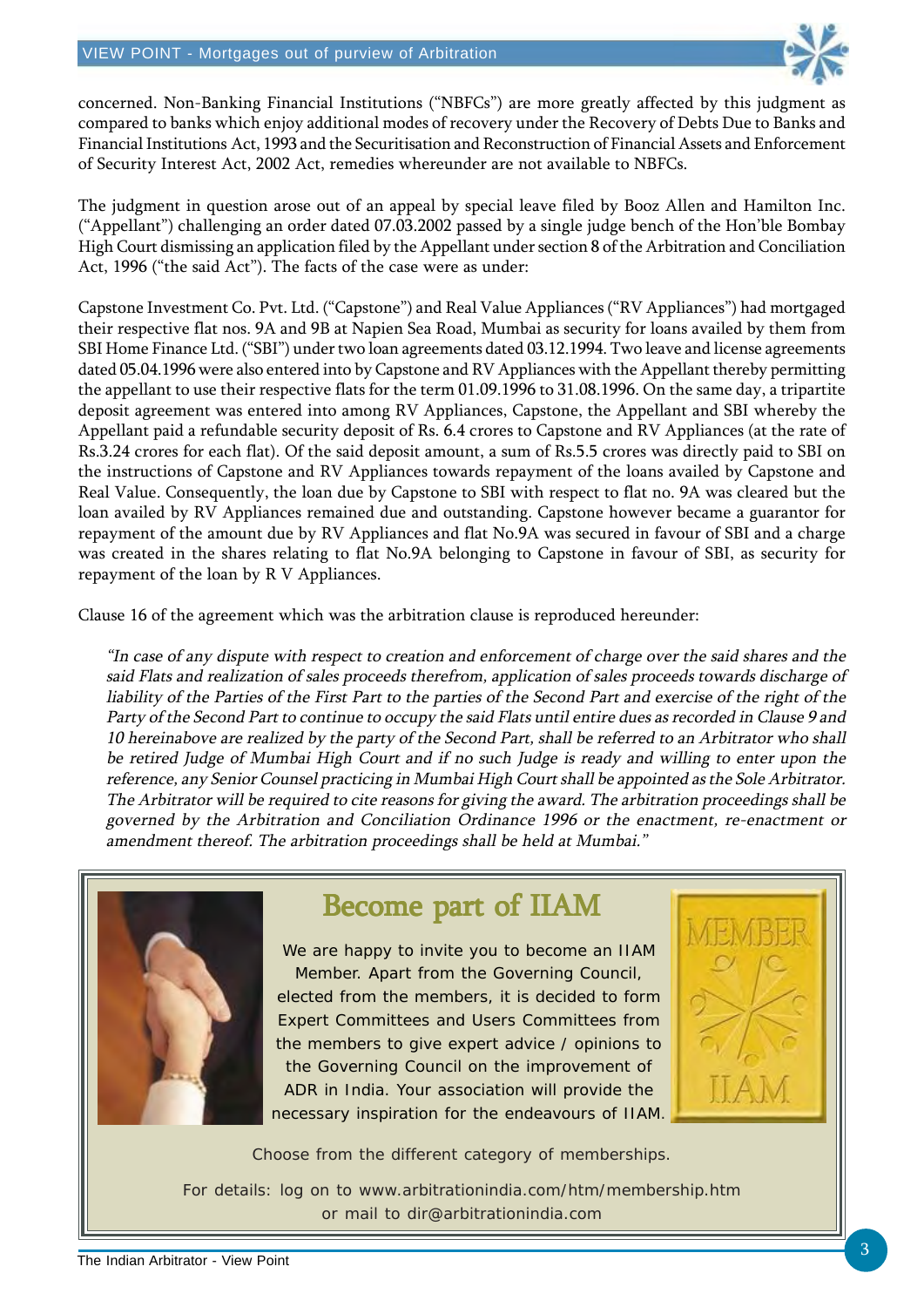

As the loan amount due by RV Appliances was not repaid, SBI filed a mortgage suit in the High Court of Bombay on 28.10.1999 against Capstone, the Appellant and RV Appliances in regard to the mortgaged property (flat No.9A) seeking, inter alia, a declaration that the amount of Rs. 8,46,10,731 together with further interest and additional interest thereon for delayed payment were secured by a valid an subsisting mortgage on the said flat and for a direction for sale of the said premises in the event of failure by Capstone to repay the dues by the date fixed by the court for redemption of the mortgage.

Thereafter, on a notice of motion taken out by SBI seeking interim relief, the High Court issued an order on 25.11.1999 permitting the Appellant to continue to occupy the said Flat No.9A and garages Nos. 45 to 47 situate at Brighton, 68D, Napean Sea Road, Mumbai while restraining them from creating any third party right or interest of any nature whatsoever in the said flat and from handing over possession of the said flat to Capstone or RV Appliances till further orders.

Subsequently, on 10.10.2001, the appellant took out a notice of motion praying that the parties to the suit be referred to arbitration as provided in clause 16 of the deposit agreement dated 5.4.1996 and consequently the suit be dismissed. The said application which was resisted by the SBI was dismissed by a single judge bench of the High Court against which the appeal by special leave was filed in the Supreme Court.

While deciding on the issue of arbitrability of the disputes referred, the court observed the following:

- i) Adjudication of certain categories of proceedings are reserved by the Legislature exclusively for public fora as a matter of public policy. Certain other categories of cases, though not expressly reserved for adjudication by a public fora (courts and Tribunals), may by necessary implication stand excluded from the purview of private fora. Consequently, where the cause/dispute is inarbitrable, the court where a suit is pending, will refuse to refer the parties to arbitration, under section 8 of the Act, even if the parties might have agreed upon arbitration as the forum for settlement of such disputes.
- ii) Generally and traditionally all disputes relating to rights in personam are considered to be amenable to arbitration; and all disputes relating to rights in rem are required to be adjudicated by courts and public tribunals, being unsuited for private arbitration. This is not however a rigid or inflexible rule. Disputes relating to sub-ordinate rights in personam arising from rights in rem have always been considered to be arbitrable.
- iii) An agreement to sell or an agreement to mortgage does not involve any transfer of right in rem but create only a personal obligation. Therefore if specific performance is sought either in regard to an agreement to sell or an agreement to mortgage, the claim for specific performance will be arbitrable. On the other hand, a mortgage is a transfer of a right in rem. A mortgage suit for sale of the mortgaged property is an action in rem, for enforcement of a right in rem. A suit on mortgage is not a mere suit for money. A suit for enforcement of a mortgage being the enforcement of a right in rem, will have to be decided by courts of law and not by arbitral tribunals.
- iv) Order 34 of the Code does not relate to execution of decrees, but provides for preliminary and final decrees to satisfy the substantive rights of mortgagees with reference to their mortgage security. The provisions of Transfer of Property Act read with Order 34 of the Code, relating to the procedure prescribed for adjudication of the mortgage suits, the rights of mortgagees and mortgagors, the parties to a mortgage suit, and the powers of a court adjudicating a mortgage suit, make it clear that such suits are intended to be decided by public fora (Courts) and therefore, impliedly barred from being referred to or decided by private fora (Arbitral Tribunals).
- v) If a mortgage suit is referred to arbitration, a person who is not a party to the arbitration agreement, but having an interest in the mortgaged property or right of redemption, can not get himself impleaded as a party to the arbitration proceedings, nor get his claim dealt with in the arbitration proceedings relating to a dispute between the parties to the arbitration, thereby defeating the scheme relating to mortgages in the Transfer of Property Act and the Code. It will also lead to multiplicity of proceedings with likelihood of divergent results.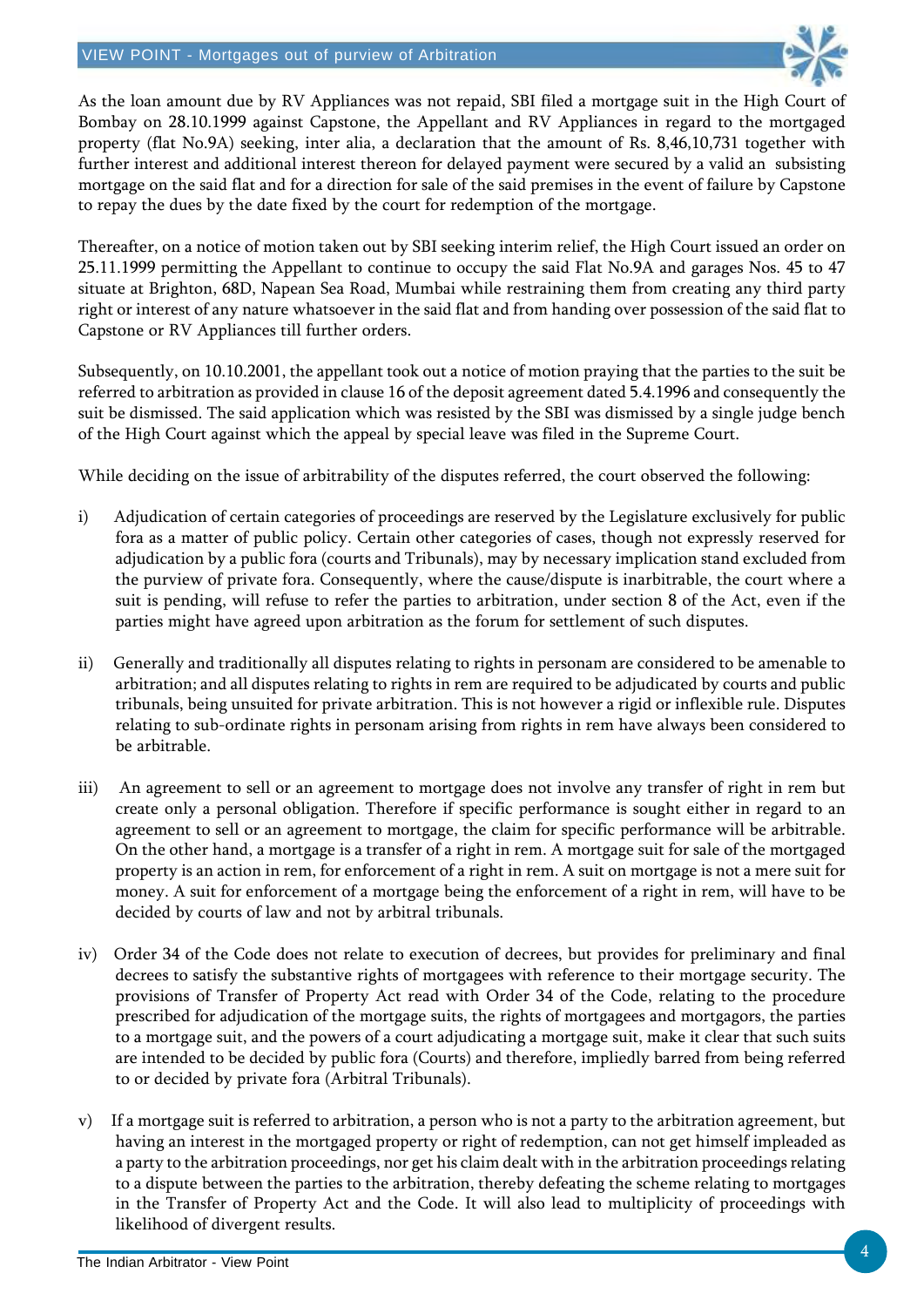

vi) In passing a preliminary decree and final decree, the court adjudicates, adjusts and safeguards the interests not only of the mortgagor and mortgagee but also puisne/mesne mortgagees, persons entitled to equity of redemption, persons having an interest in the mortgaged property, auction purchasers, persons in possession. An arbitral tribunal will not be able to do so.

Based on the above reasoning, the court concluded that, "A decree for sale of a mortgaged property as in the case of a decree for order of winding up, requires the court to protect the interests of persons other than the parties to the suit/petition and empowers the court to entertain and adjudicate upon rights and liabilities of third parties (other than those who are parties to the arbitration agreement). Therefore, a suit for sale, foreclosure or redemption of a mortgaged property, should only be tried by a public forum, and not by an arbitral tribunal. Consequently, it follows that the court where the mortgage suit is pending, should not refer the parties to arbitration." The court also further opined that even if some of the issues or questions in a mortgage suit are arbitrable or could be decided by a private forum, the issues in a mortgage suit cannot be divided.

In view of the clear position laid down by the Supreme Court, issues relating to enforcement of mortgage can no longer be brought before an Arbitral Tribunal. Thus, financial institutions seeking recourse to arbitration for recovery of loans secured by mortgages would be constrained to limit their claims only to the monetary obligations and obtain a money-decree. Home loan cases would be directly affected by this position. The enforcement of the mortgage can only be by separate proceedings by way of mortgage suits instituted under the provisions of Order XXXIV of the Code of Civil Procedure, 1908. However, financial institutions may, to avoid loss of time, invoke arbitration for the money claim and at the same time file a mortgage suit for enforcement of the mortgage. Once the money claim is adjudicated upon by the tribunal and an award is passed, the relief of enforcement of mortgage can be sought based on this award which would have the force of a decree.

The Transfer of Property Act, 1882, vide section 69, confers on the mortgagee, in certain cases, the right to sell the mortgaged property without the intervention of the court where the mortgage deed expressly confers such power on the mortgagee. This is another provision financial institutions can resort to for obviating the necessity of approaching courts for enforcement of mortgage by including suitable provisions in their mortgage documents.

(Author: Rohan Thacker is a LL.M Student from India)

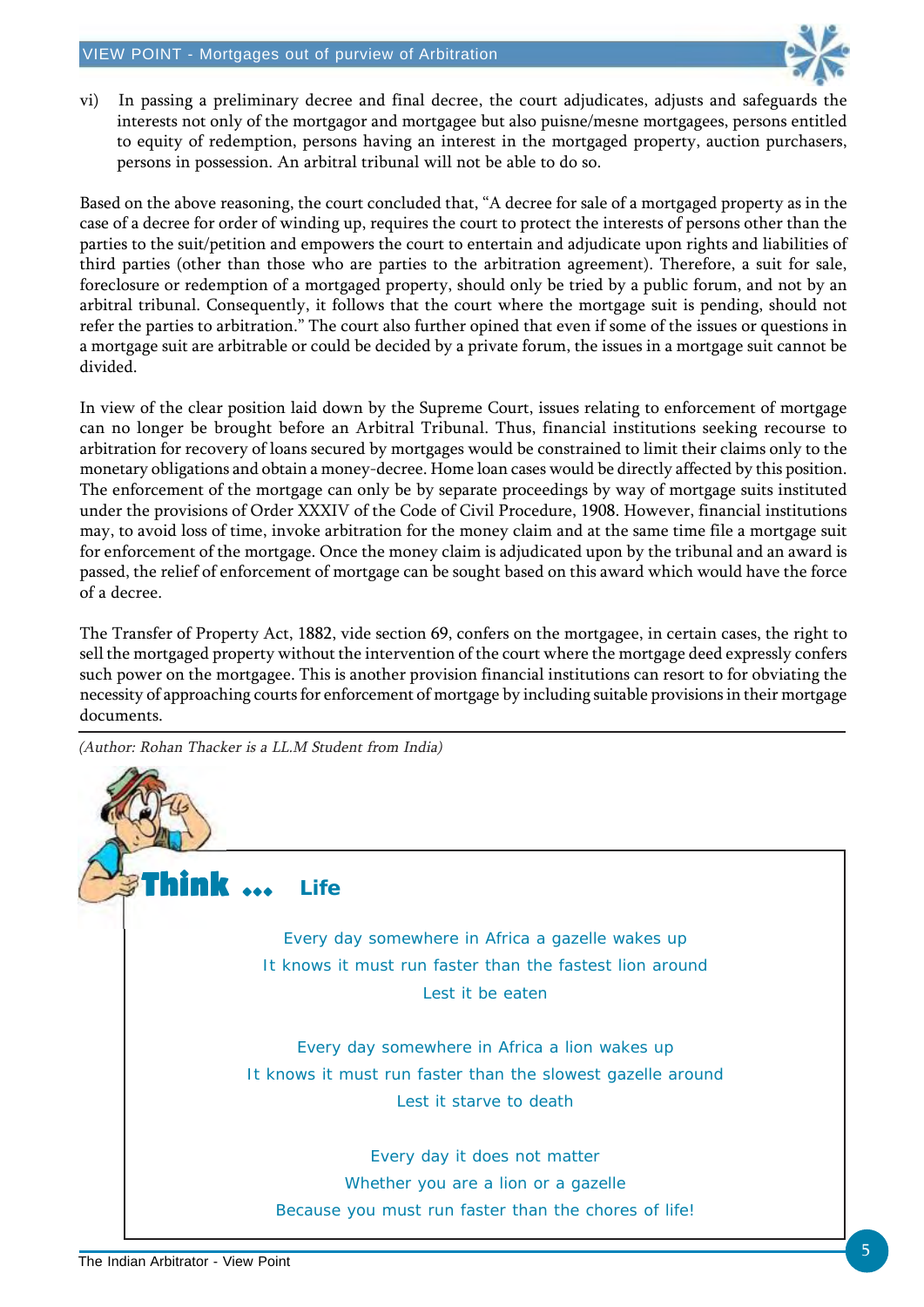**Article** 

# Industrial Disputes - Arbitration a Better Remedy : MEENAKSHI AGRAWAL

Arbitration appears to be the best method for the settlement of all industrial disputes. The disputes can be resolved speedily and in less than a year, typically in a few months. The greatest advantage of arbitration is that there is no right of appeal, review or writ petition. Besides, it may as well reduce a company's litigation costs and its potential exposure to ruinous liability, apart from redeeming the workmen from frustration. Conflict resolution is an essential part of any well-functioning labour market and industrial relations system. Where there are labour relations one inevitably finds labour disputes and the need to resolve them efficiently, effectively and equitably for the benefit of all the parties involved and the economy at large. The framework put in place to deal with such disputes is a crucial component of any country's industrial relations system. The options available to the social partners and to governments are numerous and range from informal negotiations all the way to formal litigation and may even include government intervention to resolve certain labour disputes in the public interest. While the range of choices for resolving labour disputes is broad, the present article focuses only on the extra-judicial method of arbitration – that is, solutions which do not involve going to court or appearing before a labour tribunal.

### LABOUR AND INDUSTRIAL DISPUTES – MEANING AND TYPES

An industrial dispute is defined as any dispute or difference between employers and employers, or between employers and workmen, or between workmen and which is connected with the employment or non-employment or the terms of employment or with the conditions of labor, of any person.<sup>1</sup>

In simple words, an industrial dispute may be defined as a conflict or difference of opinion between management and workers on the terms of employment. It is a disagreement between an employer and employees' representative; usually a trade union, over pay and other working conditions and can result in industrial actions. When an industrial dispute occurs, both the parties, that is the management and the workmen, try to pressurize each other. The management may resort to lockouts while the workers may resort to strikes, picketing,  $etc.<sup>2</sup>$ 

#### (Footnotes)

1 Section 2(k) of the Industrial Disputes Act, 1947

<sup>2</sup> Industrial Relations, *Industrial Disputes* http://industrialrelations. naukrihub.com/industrial-disputes.html; (March 3, 2012)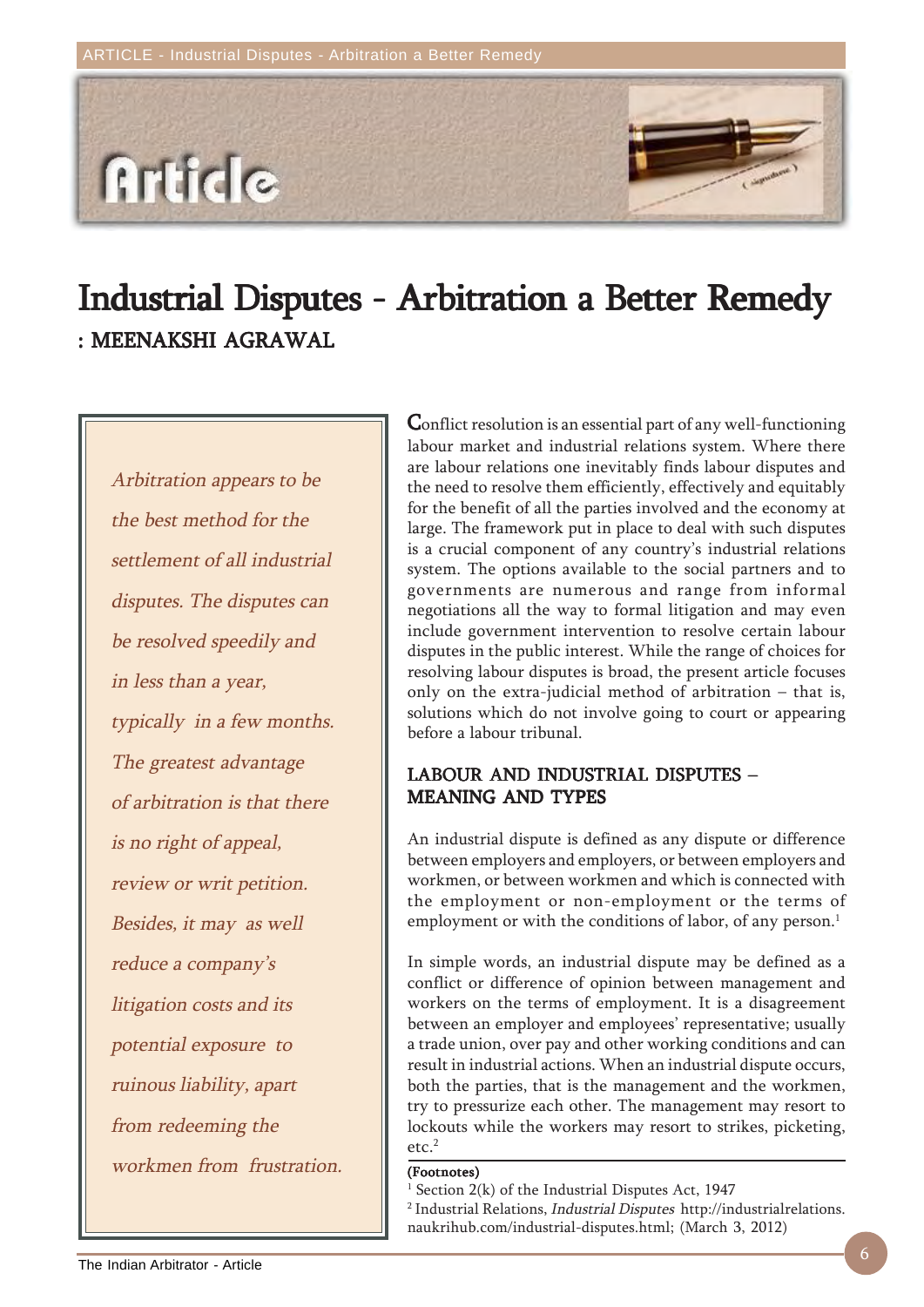

Employment disputes are divided into two categories:<sup>3</sup>

- Individual disputes are those involving a single worker whereas collective disputes involve groups of workers – usually represented by a trade union.
- Collective disputes further be divided into two sub-categories:
	- (i) Rights dispute arises where there is disagreement over the implementation or interpretation of statutory rights, or the rights set out in an existing collective agreement.
	- (ii) Interest dispute concerns cases where there is disagreement over the determination of rights and obligations, or the modification of those already in existence. Interest disputes typically arise in the context of collective bargaining where a collective agreement does not exist or is being renegotiated.

Arbitration may be compulsory or voluntary, binding or advisory, depending on the legal circumstances or the choice of the parties. In any case, arbitration involves the intervention of a neutral third party who is empowered to examine legal arguments and evidence from both sides and to make a binding decision in the case.4

### WHEN TO REFER TO ARBITRATION IN CASE OF LABOUR DISPUTES

Under the Industrial Disputes Act, 1947, a dispute may be referred to arbitration, under following conditions:<sup>5</sup>

- (i) an industrial dispute exists or is apprehended in an establishment;
- (ii) the employer and the workmen of that establishment agree, in writing, to refer the dispute to arbitration;
- (iii) arbitration agreement is in the prescribed form and signed by the parties to it in the prescribed manner;
- (iv) the agreement must be accompanied by the consent, in writing, of the arbitrator or arbitrators;
- (v) the dispute must be referred to arbitration at an time before it has been referred to a Labour Court or Tribunal or a National Tribunal;
- (vi) the arbitration agreement set forth the issue/issues to be decided by the arbitration procedure and a copy of the agreements is forwarded to the Government and the Conciliation officer.

Where any industrial dispute exists or is apprehended and the employer and the workmen agreed to refer the dispute to arbitration, they may refer the dispute to arbitration and the reference is to such person or person (including presiding officer of a Labour Court or Tribunal or National Tribunal) as an arbitrator of arbitrators as may be specified in the arbitration agreement.<sup>6</sup>

#### (Footnotes)

- <sup>3</sup> H.L. Kumar, What Every Body should know about Labour Law, p 104
- 4 Ibid.
- <sup>5</sup> Supra at 1, Section 10 A

 $6$  Ibid.



### **Are you interested to promote Mediation Clinics?**



Indian Institute of Arbitration & Mediation welcomes you to take part in an exiting attempt of social transition to make our world a safe, sustainable, peaceful and prosperous place to live. Make an important contribution by adopting or supporting Community Mediation Clinics in India.

**For details visit www.communitymediation.in**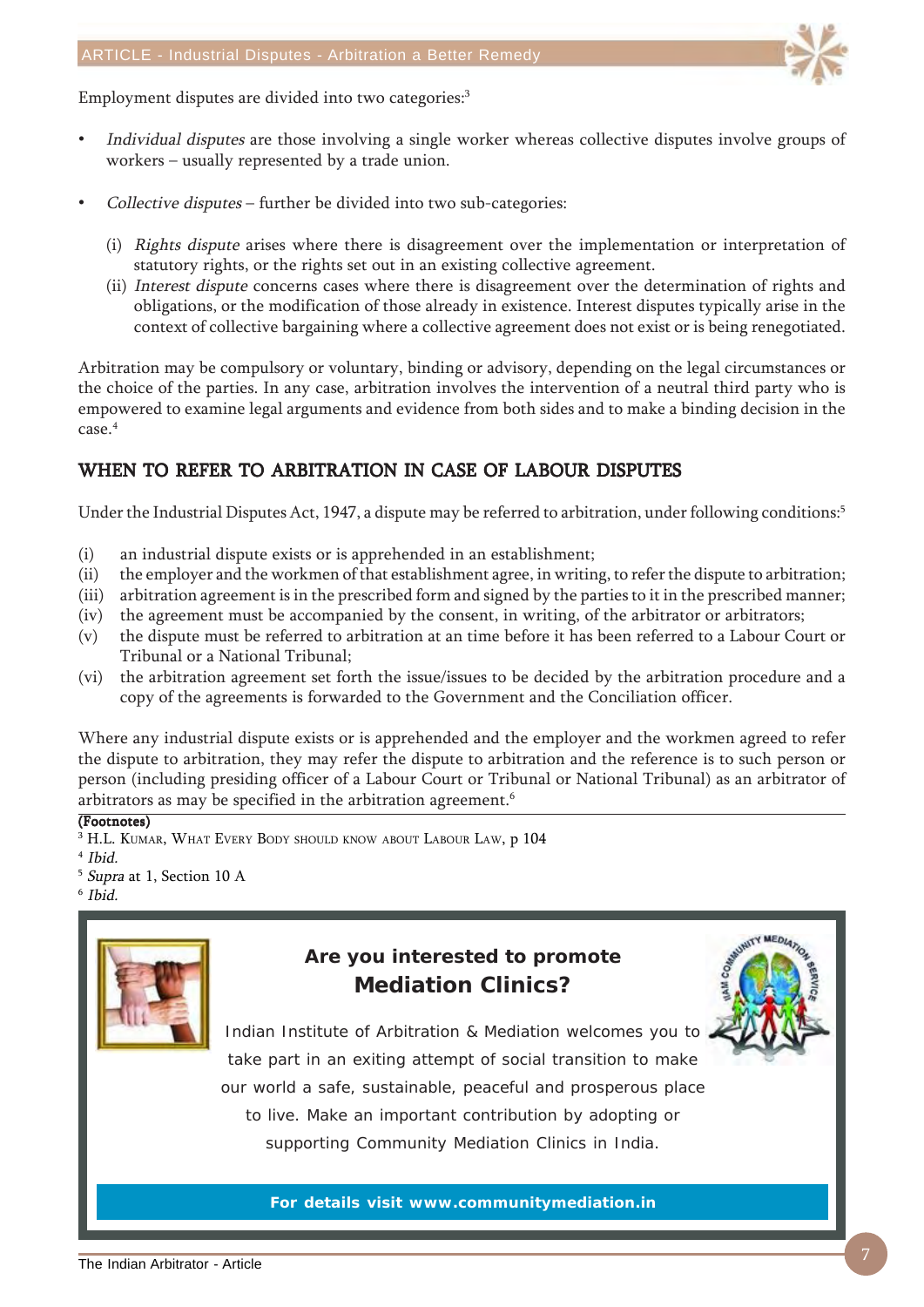

Where arbitration provides for a reference of the disputes to an even number of arbitrators, the agreement shall provide for the appointment of a third person who shall enter upon the reference. If the arbitrators are equally divided in their opinions, the award of the third arbitrator shall prevail and shall be deemed to be the arbitration award.7

#### TYPES OF ARBITRATION FOR LABOUR AND INDUSTRIAL DISPUTES

There are two types of Arbitration:<sup>8</sup>

1. Voluntary Arbitration is a binding, adversarial dispute resolution process in which the disputing parties choose one or more arbitrators to hear their dispute and to render a final decision or award after an expedited hearing. Voluntary arbitration appears to be the best method for the settlement of all industrial disputes.<sup>9</sup>

Voluntary arbitration implies that the two contending parties, unable to compromise their differences by themselves or with the help of mediator or conciliator, agree to submit the conflict/ dispute to an impartial authority, whose decisions they are ready to accept. In other words, under voluntary arbitration the parties to the dispute can and do they refer voluntarily and dispute to arbitration before it is referred for adjudication. This type of reference is known as "voluntary reference", for the parties themselves volunteer to come to a settlement though an arbitration machinery.<sup>10</sup>

The essential elements are:<sup>11</sup>

- Voluntary submission of dispute to an arbitrator.
- Subsequent attendance of witnesses and investigations.
- Enforcement of an award may not be necessary and binding because there is no compulsion.
- It may be specially needed for disputes arising under agreements.

2. Compulsory Arbitration is a non-binding, adversarial dispute resolution process in which one or more arbitrators hear arguments, weigh evidence and issue a non-binding judgment on the merits after an expedited hearing. The arbitrator's decision addresses only the disputed legal issues and applies legal standards. Either party may reject the ruling and request a trial de novo in court.<sup>12</sup>

Compulsory arbitration is one where the parties are required to accept arbitration without any willingness on their part. When one of the parties to an industrial dispute feels aggrieved by an act of the other, it may apply to the appropriate government to refer the dispute to adjudication machinery. Such reference of a dispute is known as "compulsory" or "involuntary" reference, because reference in such circumstances does not depend on the sweet will of either the contending parties or any party to the dispute. It is entirely the discretion of the appropriate govt. based on the question of existing dispute, or on the apprehension that industrial dispute will emerge in particular establishment.<sup>13</sup>

The parties are forced to arbitration by the State when:<sup>14</sup>

#### (Footnotes)

7 Ibid.

8 ASHWINI KUMAR BANSAL, ARBITRATION & ADR (2009 ed.)

<sup>9</sup> Kamal Leather Karamchari Sangathan (Regd) v. Liberty footwear Co (Regd), 1990 Lab IC 301, 307 (SC), per Jagannathan Shetty J.

 $10$  Supra at 8

<sup>11</sup> John W. Cooley, "Arbitration Advocacy" ( $2<sup>nd</sup>$  ed.); (March 3, 2012)

http://books.google.co.in/books?id=TIGlRZr9gjkC&pg=PA8&dq=voluntary+arbitration&hl=en&sa=X&ei=9- RRT6eaDI6urAeyttC1DQ&ved=0CD0Q6AEwAw#v=onepage&q=voluntary%20arbitration&f=false

<sup>12</sup> Richard A. Bales, Compulsory Arbitration: The Grand Experiment In Employment; (March 3, 2012)

http://books.google.co.in/books?id=D9Oh5C\_8pegC&printsec=frontcover&dq=compulsory+arbitration&hl=en&sa= X&ei=4-RRT\_7CFsXnrAf4ntnFDQ&ved=0CDUQ6AEwAA#v=onepage&q=compulsory%20arbitration&f=false  $13$  Ibid.

<sup>14</sup> P N Singh, *Employee Relations Management*, (March 3, 2012)

http://books.google.co.in/books?id=uP3m2X3OJR8C&pg=PA284&dq=compulsory+arbitration+ parties+forced+by+government&hl=en&sa=X&ei=LeZRT89KkcqsB5es4ZQF&ved=0CD0Q6AEwAg#v=onepage&q=compulsory%20 arbitration%20-%20parties%20forced%20by%20government&f=false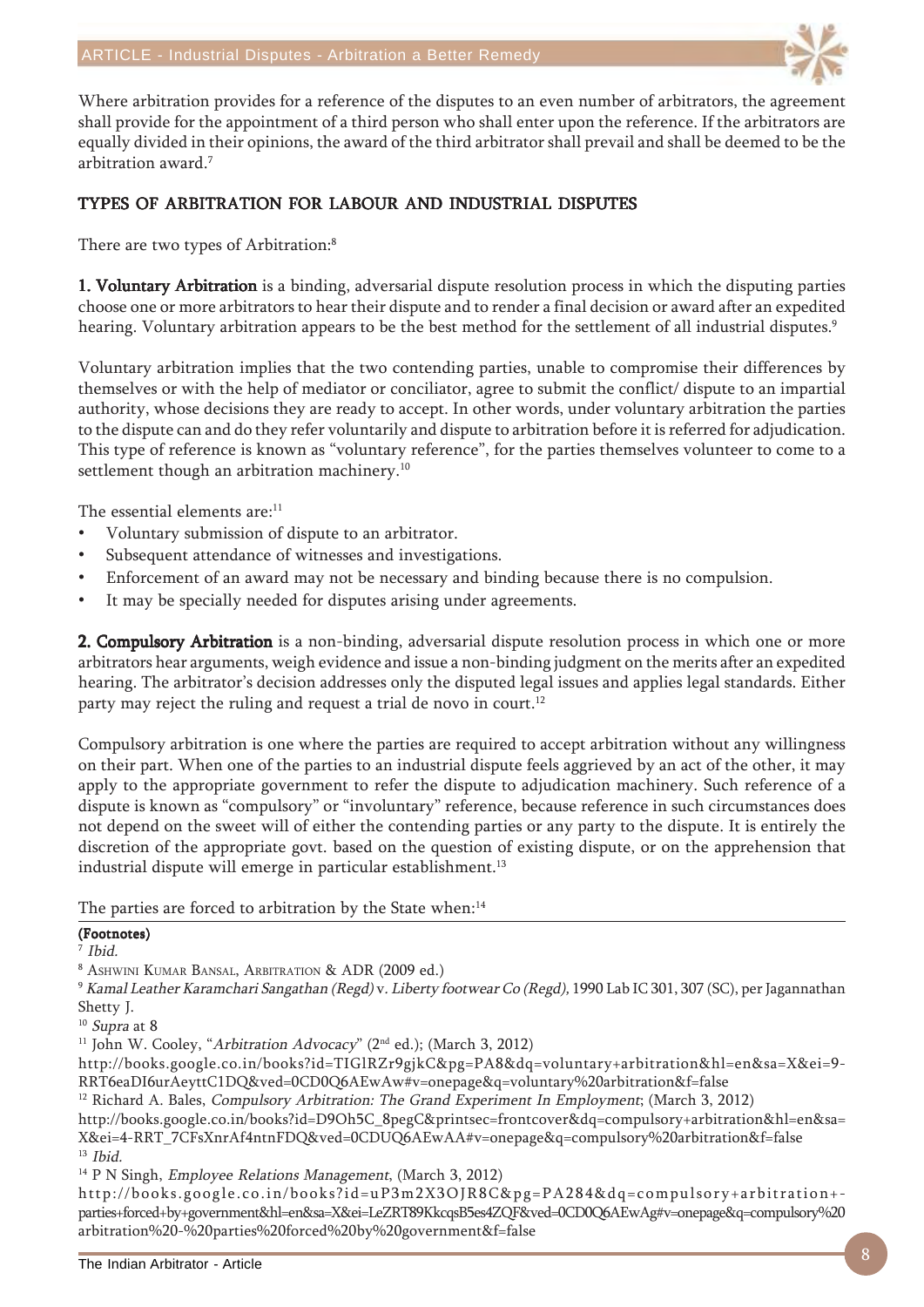

- The parties fail to arrive at a settlement by a voluntary method
- When there is a national emergency which requires that the wheels of production should not be obstructed by frequent work-stoppages
- The country is passing through a grave economic crisis
- There is a grave public dissatisfaction with the existing industrial relations
- Public interest and the working conditions have to be safeguarded and regulated by the state.

Compulsory arbitration leaves no scope for strikes and lock-outs; it deprives both the parties of their very important and fundamental rights.

The only difference between voluntary arbitration and compulsory adjudication is that in the former case, the parties have the liberty to make, by mutual agreement, a reference to a private 'arbitrator' or 'arbitrators' of their choice, apart from the presiding officers of labour courts, industrial tribunals and national tribunals. Once the reference is made, there is no difference between the so-called 'voluntary arbitration' and the 'compulsory adjudication'.15

#### PROCEDURE FOR REFERRING TO ARBITRATION FOR RESOLUTION OF INDUSTRIAL AND LABOUR DISPUTES

Section 10 A of the Act provides for *voluntary reference* of dispute to arbitration.<sup>16</sup>

(Footnotes)

<sup>15</sup> Report of The Second National Commission on Labour, Conclusions And Recommendations, Chap 13, p 45, Para 6.92 and 6.93

 $^{16}$  Supra at  $1\,$ 



The Lighter Side

One day, Joe, Bob and Dave were hiking in a wilderness area when they came upon a large, raging, violent river. They needed to get to the other side, but had no idea of how to do so.

Joe prayed to God, saying, "Please God, give me the strength to cross this river."

Poof! God gave him big arms and strong legs, and he was able to swim across the river in about two hours, although he almost drowned a couple of times.

Seeing this, Dave prayed to God, saying, "Please God, give me the strength and the tools to cross this river. "Poof! God gave him a rowboat and he was able to row across the river in about an hour, after almost capsizing the boat a couple of times.

Bob had seen how this worked out for the other two, so he also prayed to God saying, "Please God, give me the strength and the tools, and the intelligence, to cross this river."

Poof! God turned him into a woman. She looked at the map, hiked upstream a couple of hundred yards, then walked across the bridge.

> The difference between school and life: In school, you are taught a lesson and then given a test. In life, you are given a test that teaches you a lesson.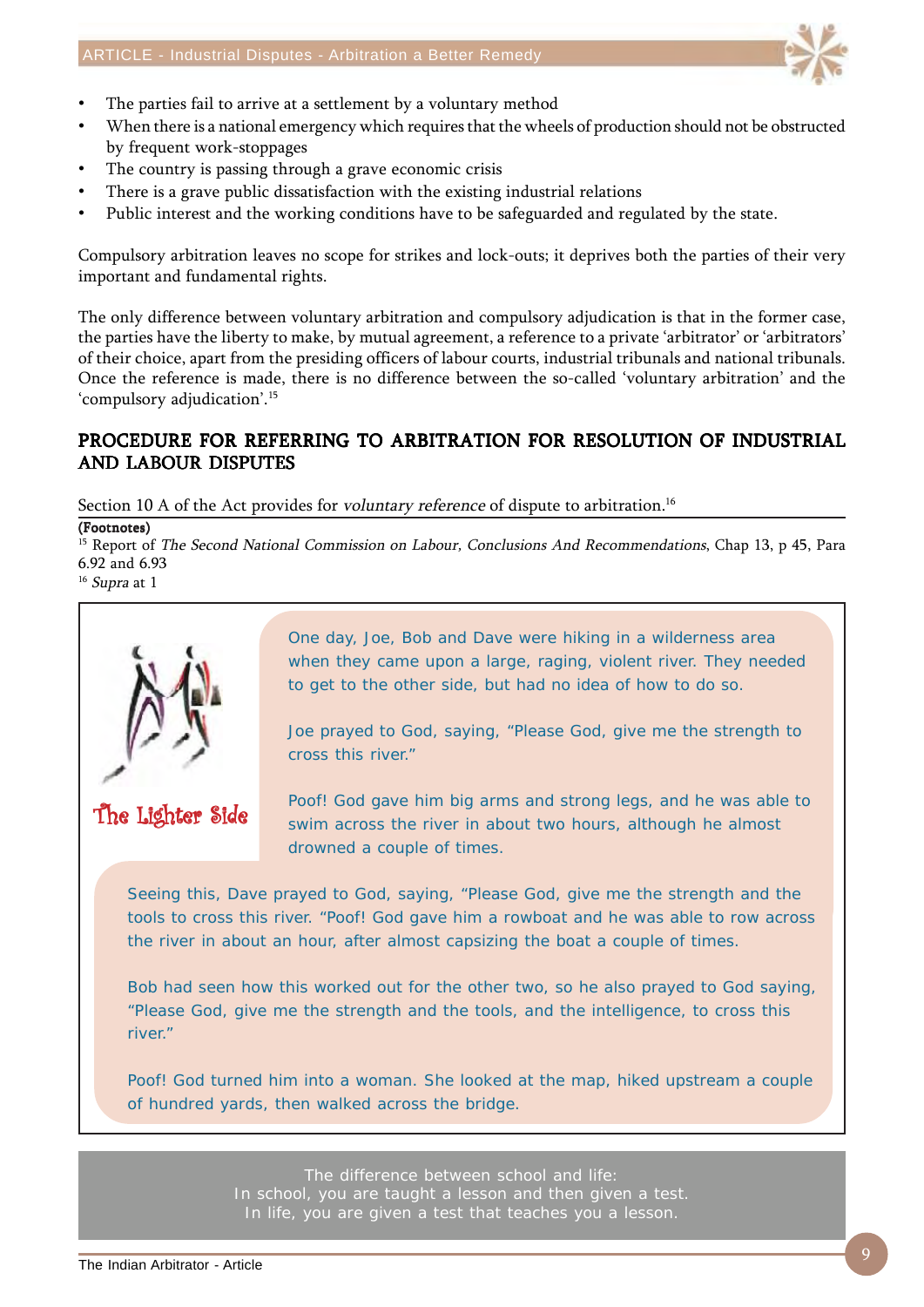

Processes involved in reference of a dispute to voluntary labour arbitrator-

- 1. Section 10(A)(1) of the ID Act authorizes the parties to make reference to the voluntary arbitrator. Before it, four conditions must be satisfied –
	- (a) The industrial dispute must exist or is apprehended
	- (b) Agreement must be in writing
	- (c) Reference must be made before a dispute has been referred under Section 10 to a Labour Court, Tribunal or National Tribunal
	- (d) Name of arbitrator must be specified
- 2. Proceedings before an arbitrator under section 10A shall be deemed to have commenced on the date of the reference of the dispute for arbitration or adjudication, as the case may be and such proceedings shall be deemed to have concluded on the date on which the award becomes enforceable under section 17A.17
- 3. Arbitration agreement shall be signed by the parties thereto in such manner as prescribed by the appropriate Government.
- 4. Section 11 makes the procedure to be followed by the arbitrator, in the arbitration proceedings, the same as is to be followed the adjudicatory authorities, viz the labour court, a tribunal or a national tribunal, in connection with adjudication proceedings.18 This provision also vests the arbitrator with similar powers as those of the adjudicatory authorities. The duties of the arbitrator are also the same as those of an adjudicatory authority.<sup>19</sup>
- 5. The award of the arbitrator is to be communicated to the 'appropriate government' and has to be published.20 The commencement of such award is subject to the provisions of section 17 A, like the award of an adjudicator under section 10.
- 6. Furthermore, section 10A(5) makes the provisions of the Arbitration Act 1940, inapplicable to proceedings under section 10A. In other words, the machinery of the Arbitration Act is not available to the parties.

It was held in the case of Rohtas Industries Pvt. Ltd. v. Rohtas Industries Staff Union<sup>21</sup> that the High Court has the Power of superintendence (Article 227 of the Constitution of India) over Voluntary Arbitrators. In the same case, it was held that the application of Article 136 of the Constitution (i.e. for relief from Arbitration Award), is extended to an award of an arbitrator under Section 10A.

The Apex court in case *Kurnal Leather Employess Union* v. *Liberty Footwear Co*.<sup>22</sup> has held that the remedy under section 10A is voluntary and alternative for settlement of industrial dispute but if the parties to the dispute have agreed in writing for settlement of their disputes through arbitrator, then the Government cannot refer the dispute to the Tribunal for adjudication.

#### POSITION IN INDIA

As per Jagannatha Shetty J, "Voluntatry arbitration is a part of the infrastructure of dispensation of justice in industrial adjudication."23

(Footnotes)

<sup>19</sup> Supra at 1, Section 15

21 (1976) 1 LLJ 272 SC

<sup>23</sup> Kamal Leather Karamchari Sangathan (Regd) v. Liberty footwear Co (Regd), 1990 Lab IC 301, 307 (SC)

 $17$  Supra at 1, Section 20(3)

<sup>&</sup>lt;sup>18</sup> Supra at 1, Section 11

<sup>&</sup>lt;sup>20</sup> Supra at 1, Section 17

<sup>22</sup> A.I.R. 1990 S.C. 247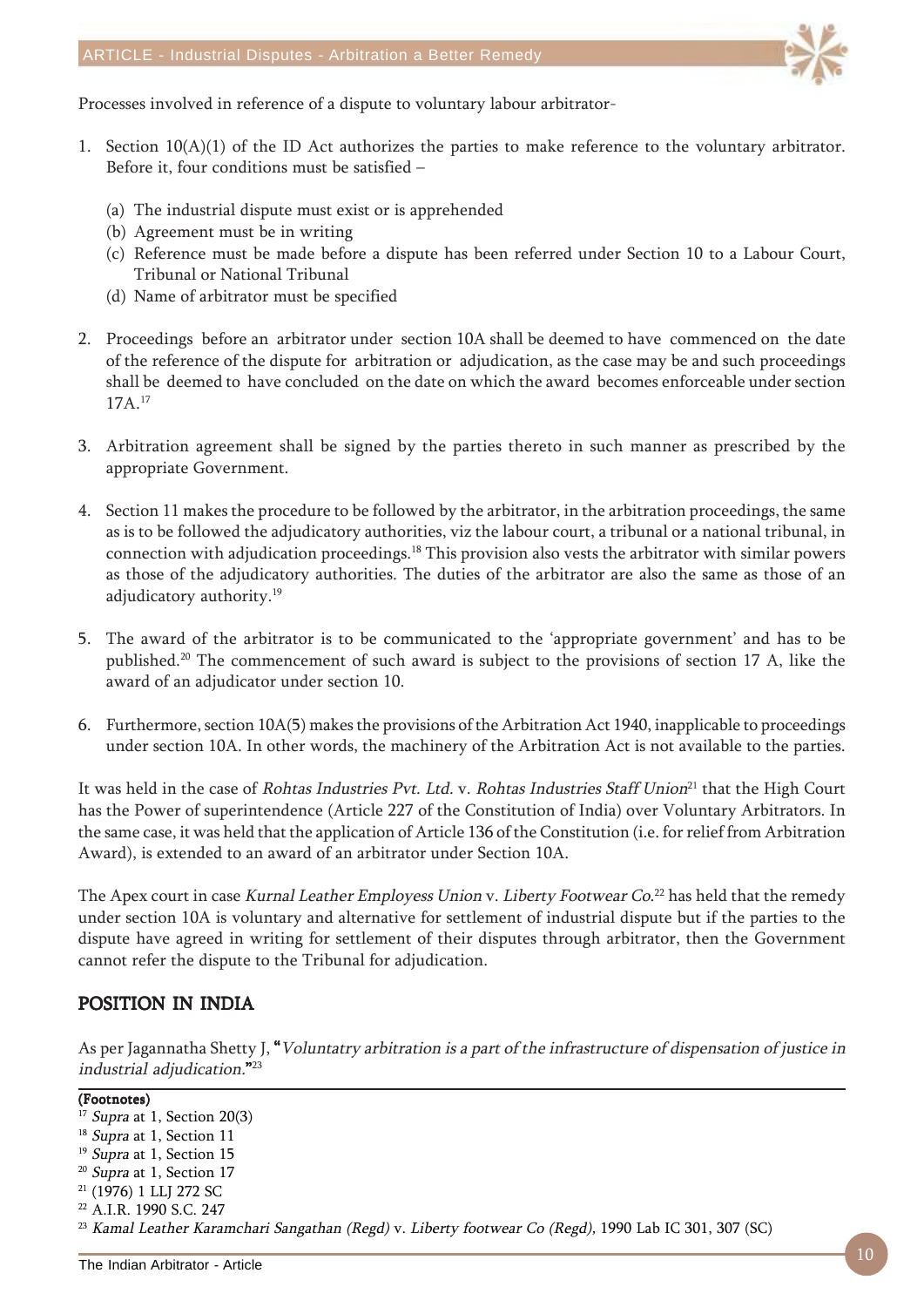

In Kamal Leather Karamchari Sangathan (Regd) v. Liberty footwear Co (Regd), $^{24}$  accentuating on the advantages of voluntary arbitration, speaking for the Court, Jagannathan Shetty observed: "Voluntary arbitration, as envisaged by section 10A is arbitration in name only. In reality, it is more than adjudication than arbitration. The parties may make a reference of an industrial dispute, by a written agreement, to the presiding officer of a labour court or tribunal or a national tribunal, as an arbitrator. The parties also have the liberty to choose any other person or persons as arbitrator, by specifying it in the arbitration agreement. Such arbitration, after the reference is made, partakes the character of adjudication."

But, the efficacy of arbitration is largely buttressed by reliance upon state intervention.<sup>25</sup> No wonder that 'this method does not appear to have much attraction for the Indian industry.<sup>26</sup>

In India, the emphasis is mainly on the compulsory adjudication and 'voluntary arbitration' has not taken root in spite of the influencial advocacy for it in different policy making forums.<sup>27</sup>

Now, to make 'voluntary arbitration' more acceptable to the industrial employers and workers and with a view to coordinate the efforts for its promotion, the Government of India has set up a National Arbitration Promotion Board (NAPB) with a tripartite composition.<sup>28</sup> The function of this board will be to examine and review the factors inhibiting the wider acceptance of this procedure and to suggest measures to make it more popular. The NCL observed: "The NAPB is also to evolve principles, norms and procedures for the guidance of arbitrators and parties. It would look into the causes of delay and expediate arbitration proceedings wherever necessary and also specify from time to time, the type of dispute which would normally be settled by arbitration, in the light of tripartite decisions."29

#### (Footnotes)

 $24$  Ibid.

```
<sup>25</sup> Indian Law Institute, Labour Law And Labour Relations (1968 ed.), (March 3, 2012)
```
http://books.google.co.in/books?id=cRs9AQAAIAAJ&q=Indian+law+institute,+labour+law+and+labour+relations, +1968+edn&dq=Indian+law+institute,+labour+law+and+labour+relations,+1968+edn&hl=en&sa=X&ei= tudRT4O6EcPXrQeo65TlDQ&ved=0CDkQ6AEwAA

<sup>26</sup> Mary Sur, *Collective Bargaining* (1965 ed.), (March 3, 2012)

http://books.google.co.in/books?id=7iAEAAAAMAAJ&q=Mary+Sur,+collective+bargaining,+1965+edn&dq= Mary+Sur,+collective+bargaining,+1965+edn&hl=en&sa=X&ei=9udRT8vbAsrIrQe-5dC7DQ&ved=0CDAQ6AEwAA <sup>27</sup> Report of the *National Commission on Labour*, Chap 23- *Industrial Relations*-1, p 324, para 23.25. (The commission, on the basis of the evidence before it, has recorded the following factors which have contributed to the slow progress of arbitration in India: (i) east availability of adjudication in case of failure of negotiations; (ii) dearth of suitable arbitrators, who command the confidence of both parties; (iii) absence of recognized unions which could bind the workers to common agreements; (iv) legal obstacles; (v) the fact that in law, an appeal is competent against an arbitrator's award; (vi) absence of a simplified procedure to be followed in voluntary arbitration; and (vii) cost to the parties, particularly workers).

<sup>28</sup> Id., p 324, Para 23, 25

 $29$  Ibid.

(Author: Meenakshi Agrawal is a  $3<sup>rd</sup>$  year law student of Hidayatullah National Law University, Raipur, India)

### Interested to contribute Articles?

We would like to have your contributions. Articles should be in English. Please take care that quotations, references and footnotes are accurate and complete. Submissions may be made to the Journals Division, Indian Institute of Arbitration & Mediation, G-209, Main Avenue, Panampilly Nagar, Cochin - 682 036 or editor@arbitrationindia.com.

Publication of the Article will be the discretion of IIAM and submissions made indicates that the author consents, in the event of publication, to automatically transfer this one time use to publish the copyrighted material to the publisher of the IIAM Journal.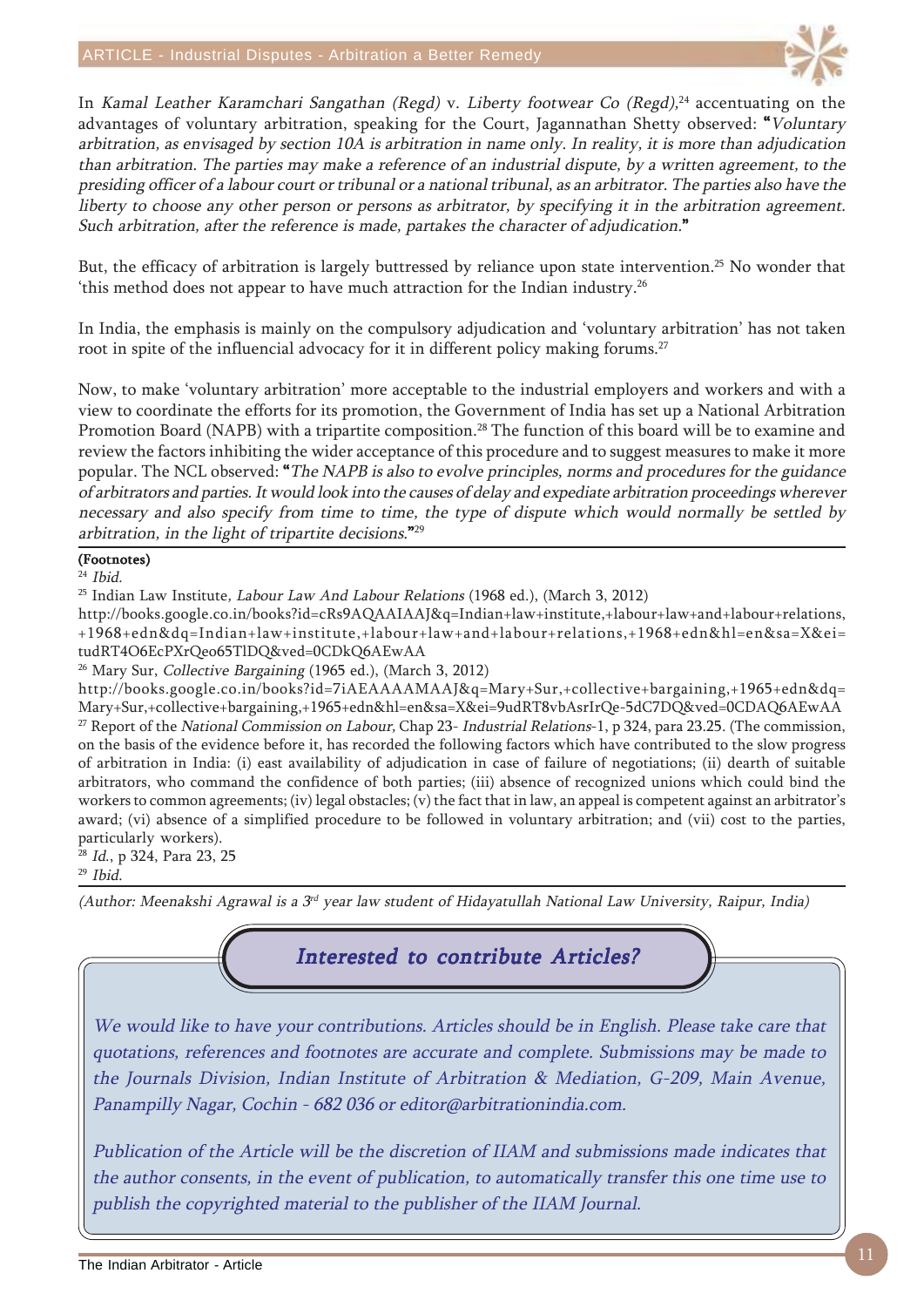

**IIAM Community Mediation Service Committee formed**<br>
IIAM Community Mediation Service Committee has been constituted<br>
for implementing Community Mediation Service in Kerala, India. The<br>
Patron / Chairman Emeritus of the C IIAM Community Mediation Service Committee has been constituted for implementing Community Mediation Service in Kerala, India. The Patron / Chairman Emeritus of the Committee is Mr. Justice K.T. Thomas, former Judge, Supreme Court of India. The Vice-Chairmen are Mr. Justice T.V. Ramakrishnan, former Judge High Court of Kerala and Mr. Hormis Tharakan IPS, former Director RAW. The Institutional members include Rev. Fr. Jose Alex, CMI, Provincial General, Rajagiri Group of Institutions, Mr. Anil Xavier, President, Indian Institute of Arbitration & Mediation, Mr. George Poothicote, Director, IIAM, Mr. Anil Joseph, Director, IIAM, Prof. (Mrs.) Madhulekha Bhattacharya, Dy. Director, National Institute of Heath and Family Welfare (NIHFW), Mr. Ismayael Rawther K.A, Director, NORKA Roots, Mr. G. Shrikumar, President, India International ADR Association (IIAA), Mr. D. Dhanuraj, Chairman, Centre for Public Policy Research (CPPR) and Mrs. Sandhya Raju, Director Kerala, Human Rights Law Network (HRLN).



IIAM Community Mediation Service was officially launched by the Chief Justice of India in 2009 at New Delhi. IIAM and Rajagiri would partner in establishing Community Mediation Clinics in various parts of Kerala. Community Mediators from various walks of life would be trained by IIAM to act as Community Mediators. For more details, see: www.communitymediation.in. If you interested to partner with the program or would like to become a community mediator, please mail to dpm@arbitrationindia.com

# President of India recommends Alternative Dispute Redressal mechanisms

With government being the biggest litigant amid a huge pendency of cases, President Pratibha Patil suggested settlement of disputes through alternative redressal mechanisms like mediation. As the courts, including the Supreme Court and 21 High Courts, battle over 3.5 crore pending cases before them, the government has been identified as the largest litigant.

Patil stressed that mediation should be available at every level, most particularly at the district level to enable easy access to this option for contesting parties. "In the rapidly changing contemporary world, the methods adopted to resolve increasingly complex issues will determine the maturity and stability of the system," she said addressing a national seminar on mediation.

# Best Young Author 2012

With a view to promote and support students in developing the qualities of legal research and presentation, IIAM is providing opportunity to law students to publish original, innovative and thought provoking articles on arbitration, mediation, conciliation, dispute resolution and similar topics and critiques on judgments relating to the same topics. Selected articles will be published in the "Indian Arbitrator". From amongst the submitted articles, every year one student author will receive the "Best Young Author" certificate from IIAM.